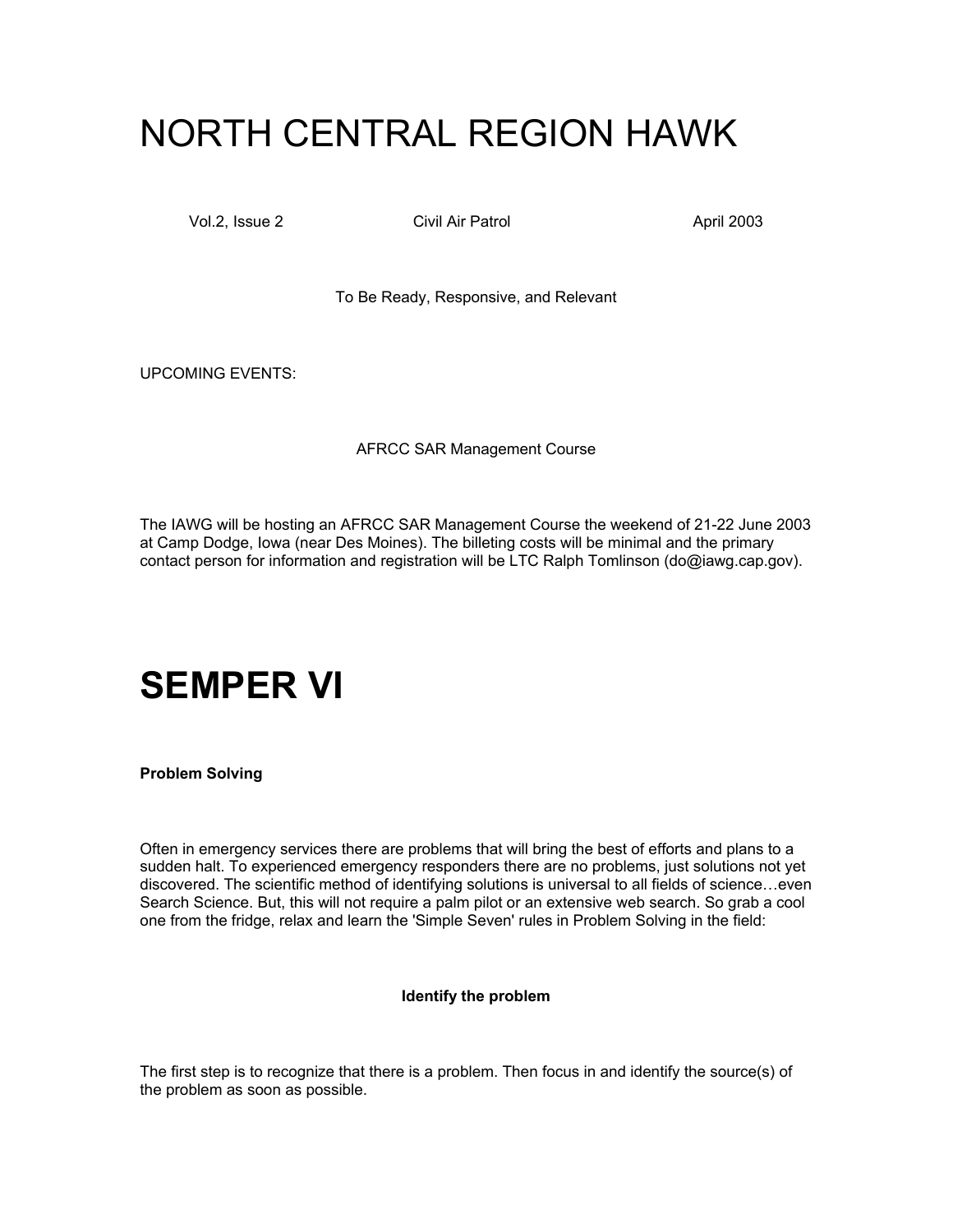### **Analyze the Problem**

Try to logically isolate all possible causes. Break the problem down into its basic elements. You must determine what parts of the problem you will be able to control. It is even more important that you understand those parts of the problem you will not be able to control.

### **Evaluate Your Options**

When the problem is broken down into its basic elements, develop options on those elements you will have control over. Develop multiple, realistic options. Evaluate your options so that the solutions will have a high probability of success.

### **Select Your Plan of Action**

Using the options that will lead to the greatest probability of success, develop your 'plan of action'. Your plan of action must include your most probable solution to the problem, keeping at least one other option open.

### **Implement Your Plan of Action**

Implement your plan of action with resolve. Rely on your selected options and focus on the causes of the problem. Always remember to work the problem, not the worry.

### **Adapt to the Circumstances You Must Face**

High probability options should always work in your favor, but probability is not absolute. You must adjust to changing conditions. Every condition that has changed will offer new insights to possible solutions.

**Overcome the Obstacles in Your Way**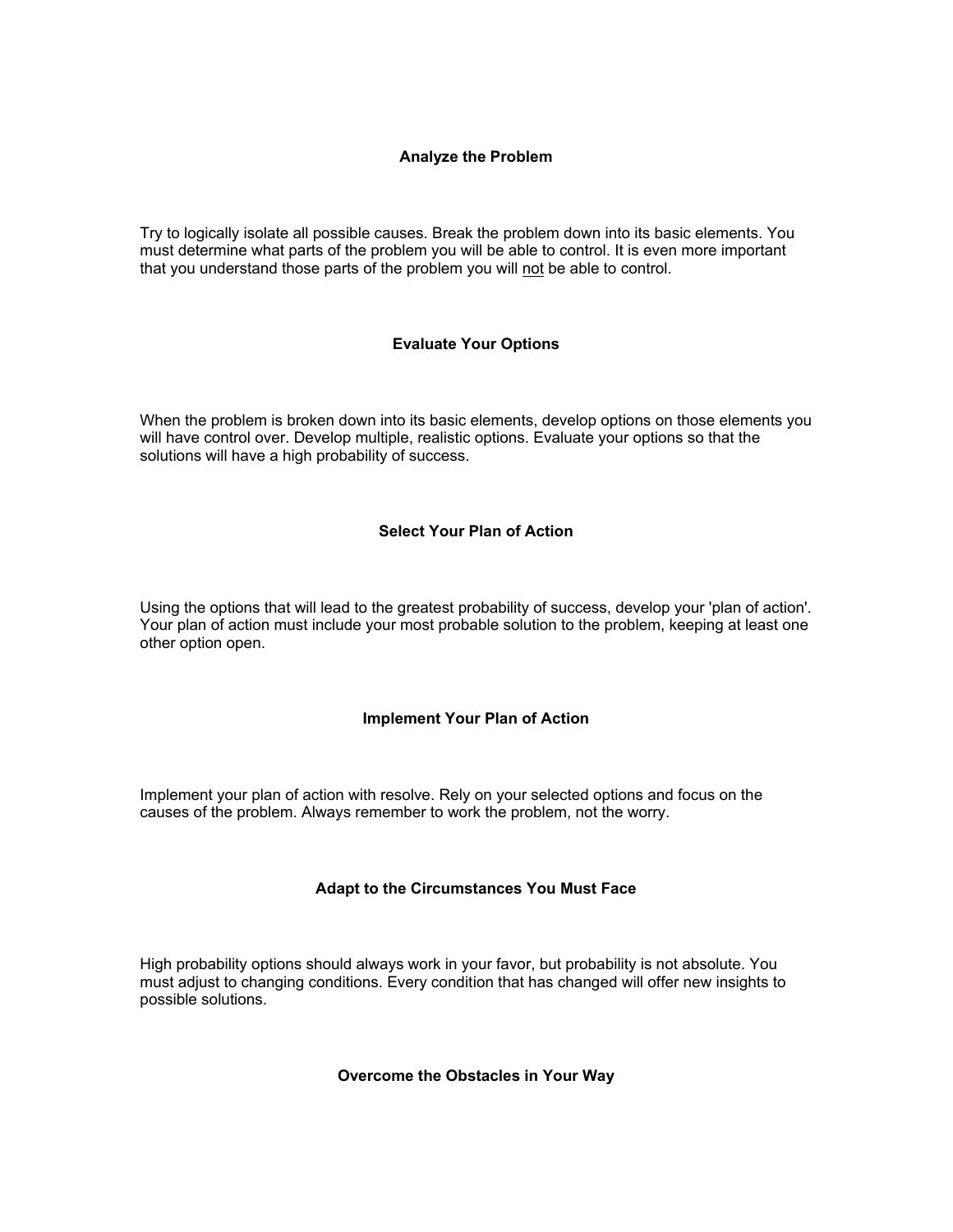In emergency services due to an ever-changing situation, any problem and potential solutions can run into obstacles. With a logical plan for solving problems that considers options, it is easy to adapt and overcome.

Problems can be dealt with in a quick, logical manner, beat into submission, and solved. There is one certainty you can always count on; problems can never be ignored for long. All you have to do is Identify, Analyze, Evaluate, Plan, Implement, Adapt, and Overcome.

**ALCYONEUS NOW** 

# **Emergency Drug Distribution**

According to federal government doctrine, massive quantities of drugs and medical supplies will be moved nation-wide in the event of a terrorist attack. These supplies will be delivered to the states in what is called a "12-hour push pack" that will include 50 tons of material and equipment in 130 containers. This program is called the 'National Pharmaceutical Stockpile Program', jointly managed by the Centers for Disease Control and Prevention (CDC) and the Department of Homeland Security. This program is working closely with the National Governors Association to develop and rehearse distribution plans for these materials.

Under this program the prepackaged shipments of pharmaceuticals, medical supplies and equipment are already pre-positioned in key areas across the United States for immediate deployment should a terrorist attack occur. These shipments are required to be on location within 12 hours of the request, to provide the necessary support for the initial hours of an emergency response. The supplies contain various vaccines and drugs to counter any threat that may not be clearly understood in the early response period following a terrorist attack.

According to the CDC, the problem will be the infrastructure within the states to get the necessary support and materials out to the affected communities. The states must be prepared with appropriate response professionals that can break down the 'shipment' and then distribute the pharmaceuticals, supplies and equipment. Although the CDC will provide a support team to advise state officials and manage the shipment, it will be up to the states to dispense the materials once the shipment is broken down.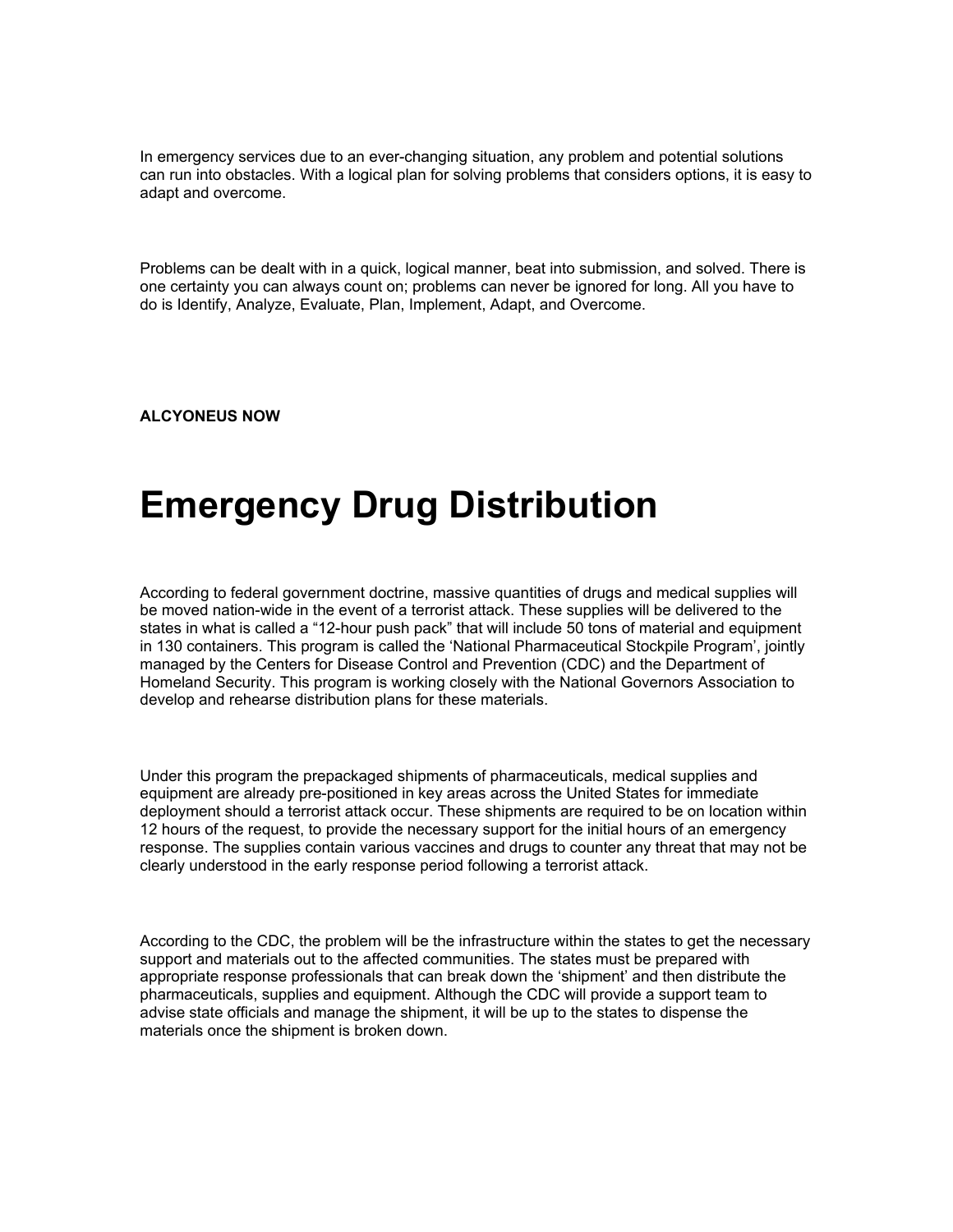Although the National Governors Association has recommended the use of National Guard for redistribution, it is felt by the CDC that such use by the National Guard is a "dangerous assumption" because in such an emergency the National Guard may have its attention focused elsewhere. The CDC prefers that the National Guard be considered only as a secondary capability. It is important that the United States Air Force Auxiliary (Civil Air Patrol) step forward to help coordinate this with state officials to become a part of this redistribution plan. If your Wing has not yet talked with state officials about this program, it is in everyone's best interest to talk to them about what the CAP can do in the "12-hour Push Pack Program". Think combined force operations of Communications, Ground, and Air.

**CREW'S CONTROL** 

# **Human Personality Traits in Safety Violations**

Often safety violations resulting in poor judgment or decisions occur due to psychosocial human personality traits.

- Preoccupation- Sometimes an individual can be preoccupied with issues outside of the operations, causing safety precautions to be over-looked. It is best for all crew and team leaders to leave their problems at home that can take away their focus.
- Excessive Motivation to Succeed- Safety violations can occur when there is too much emphasis on success. Success at any cost can make for an unsafe act. A sortie will never be completed or considered successful if it is associated with an accident or injury.
- Over Confidence- A person too confident in his or her own abilities and experiences can believe that there is nothing that cannot be handled. Safety concerns are often ignored because the person believes he or she is too smart or good for checklists or established safety procedures.
- Lack of Confidence- A person lacking the confidence in his or her abilities or experiences, will often approach a potentially hazardous situation unsure and more than likely worsen the situation. Indecision can be just as damaging as over confidence.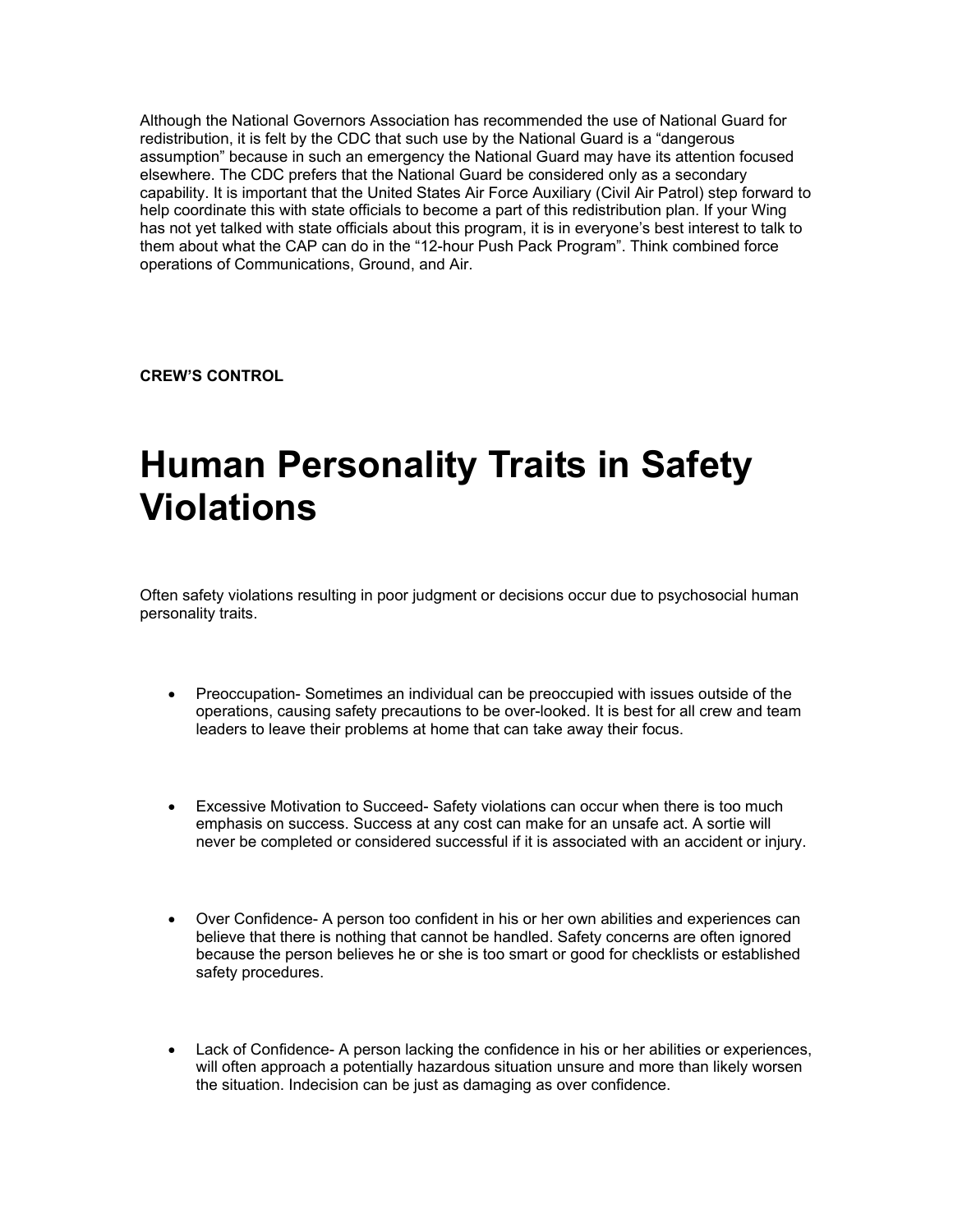- Judgment Error- Most often, a safety violation occurs because of a lack of judgment. The more experience individuals have, the more likely they will be able to control situations safely. Good judgment often comes with evaluating the options available, keeping the safety aspects in mind, and making the right call.
- Excessive Professional Courtesy- In a small group, safety violations can occur when as a courtesy, all decisions are left to an apparent leader or seemingly knowledgeable person. (Please refer to all of the above). Safety is best maintained by a team and not left to one individual.
- Passenger Syndrome- Safety violations can occur when a person feels that as a passenger they have no rights to voice their concerns about a safety issue. Safety is a team effort.
- Halo Effect- A common problem in a small group, is that an individual can be looked upon as someone who can do no wrong, therefore all safety cautions will assumed to be looked after by that person.
- Fear Factors- Sometimes fear plays a major role in creating potential safety hazards, where none previously existed. The shock and stress of a previously unknown or unpredictable situation will bring out a distortion of reality, with a subsequent lack of focus to safety.

The only way to eliminate potential safety violations within mission operations is to create a safety awareness program.

- Identify the potential problems or violations most often seen in mission operations
- Communicate the human factor elements of safety violations
- Promote safety through discussion, not through slogans
- Break down the barriers to safety built by psychosocial behaviors of individuals or groups
- Enhance human performance in mission operations through education in situational awareness and stress management
- Redefine leadership roles, so that a leader is proactive and not reactive, when dealing with safety concerns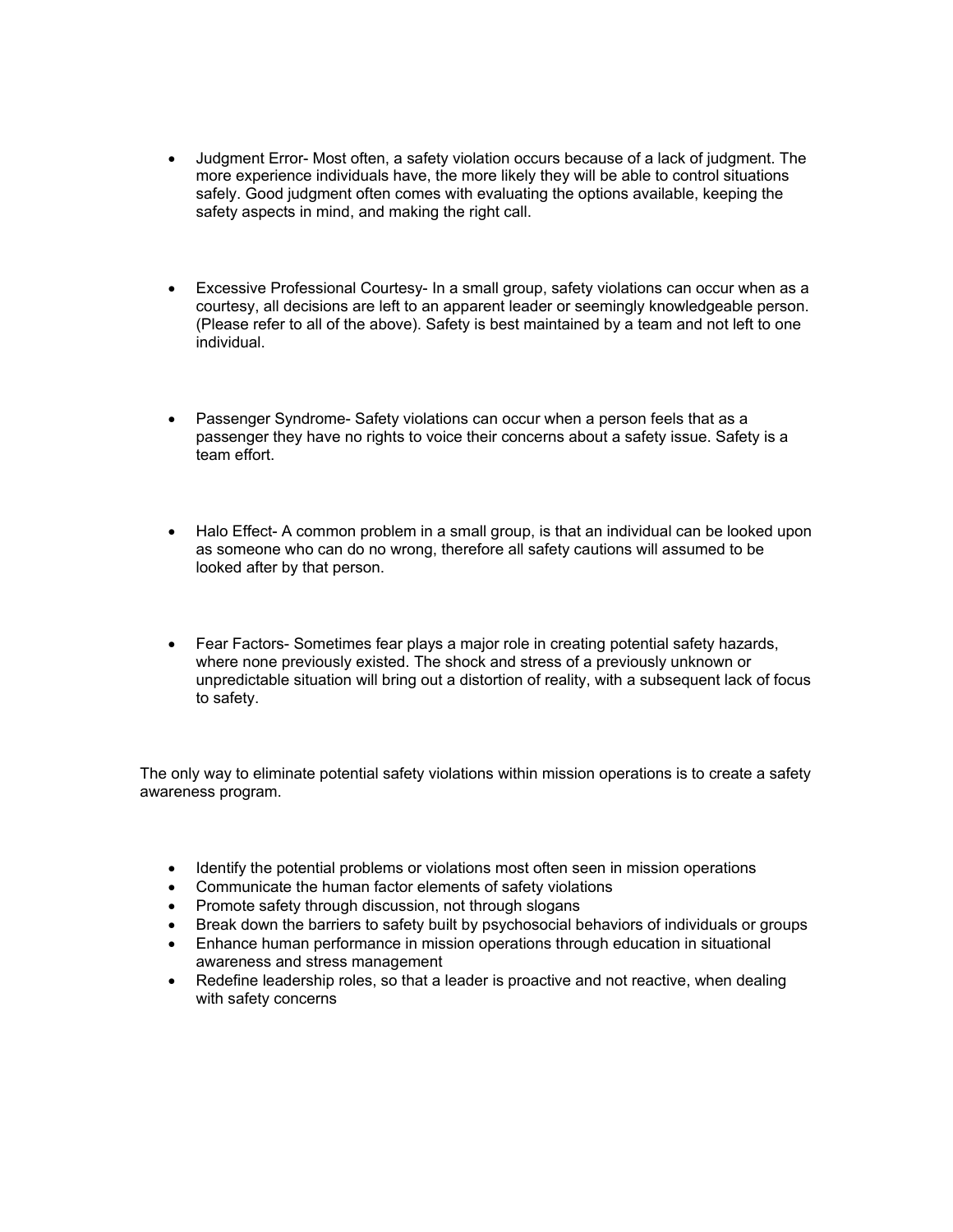# **SURVIVAL SENSE**

### **How To Avoid Being Lost**

Rarely do lost people intend to get lost, or plan to find themselves at a point of 'unknown location' or in 'unfamiliar territory'. In fact, getting lost is the last thing most people will consider for planning. For the most part getting lost can be avoided, but when it happens the situation can be a lot less disastrous if the three phases of planning can be followed.

Before you leave prepare for the possibility of getting lost:

- Whenever you are going to place yourself in a wilderness environment let a responsible person know your plans. Let them know exactly where you are going, what you are going to be doing, and when you will be returning. If you change your plans, make sure you update the person with exact information.
- Dress for the weather, with the idea the weather could get worse. Layer the clothing and if foul-weather gear is taken, make sure it is readily available for use when you need it. A hypothermia situation can occur in almost any weather and environment. Staying dry and warm is the key to survival.
- Take along the twelve essentials of survival:
	- 1. Flashlight
	- 2. Map and Compass
	- 3. First-Aid Kit
	- 4. Pocket Knife
	- 5. Water-proof Matches
	- 6. Fire Starter
- 7. Shelter Material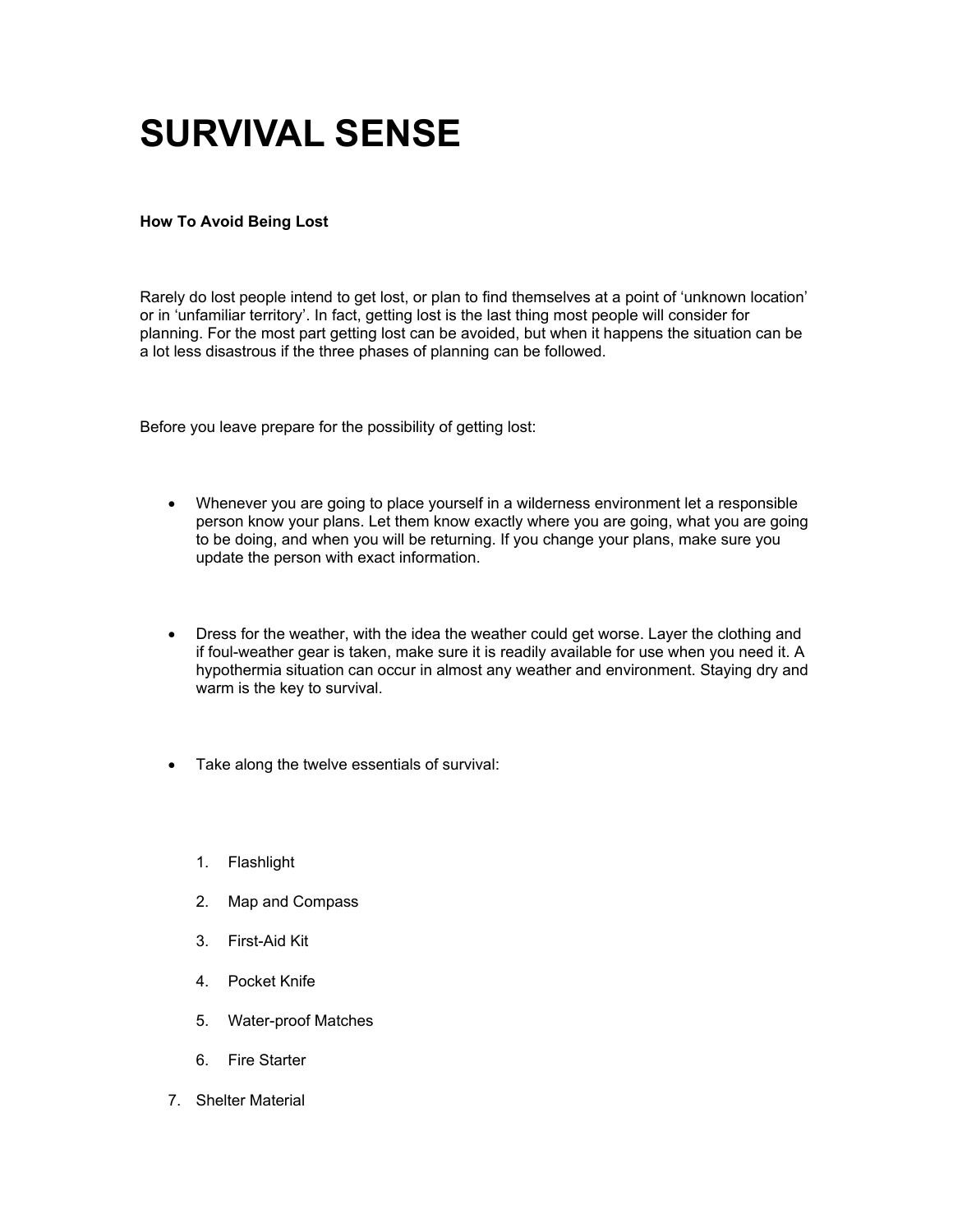- 8. Food and Water
- 9. Extra Clothing
- 10. Sunglasses
- 11. GPS Unit
- 12. Cell Phone or two-way radio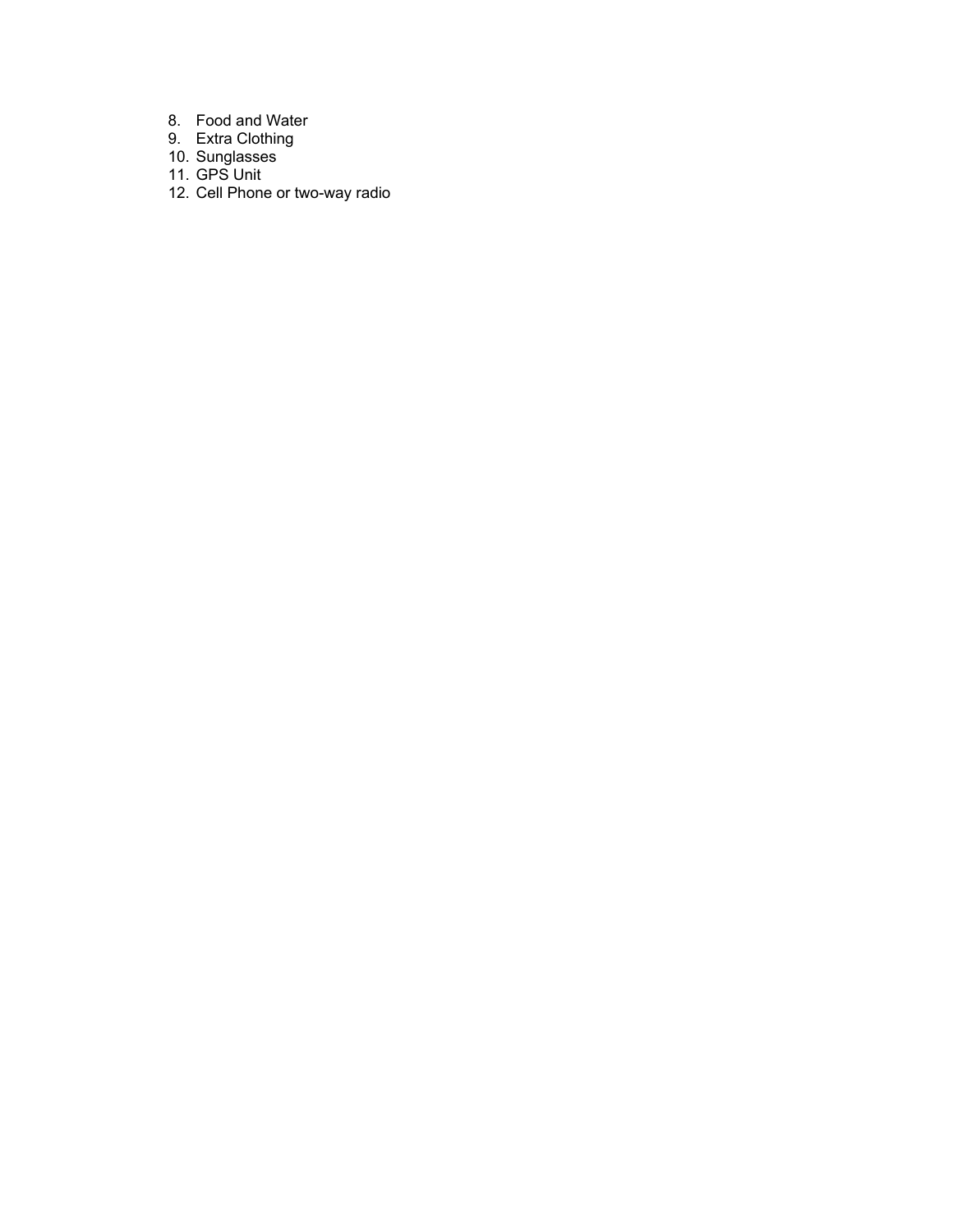\* Learn how to use the equipment you are taking with you.

When in the wilderness become aware of your surroundings:

- Orientate yourself with a map before going too far into a wilderness area and routinely as you move along. A GPS Unit or compass is not useful without a map to let you know where you are, where you have to go, and the best way to get there. Do not wait until you are lost to use basic navigation techniques.
- You can avoid getting lost if you pay attention to your surroundings and situational awareness. Keep in sight and mind all prominent landmarks, orienting them with your map of the area.
- Do not be overcome with 'success fever', where completing your objective overwhelms common sense, good judgment and safety. That will be the beginning of bad decisionmaking, and will compound any problem you will face.

What to do if you find yourself lost:

- Panicking can lead to injuries or worsen your situation. When people get lost, the biggest mistakes are often made within the first 15 minutes.
- The first things you do are STOP (**S**it, **T**hink, **O**bserve, **P**lan) and collect your thoughts.
- Use your radio or cell phone to call proper authorities to let them know where you are located (using basic navigation techniques with the map, compass, and/or GPS Unit).
- If night is approaching, stop where you are and make yourself comfortable to await daylight and/or help to arrive. If it is daylight, do not proceed unless you are sure you know where you are going. You are better off sitting it out and helping the searchers find you, than wandering about making a bad situation worse.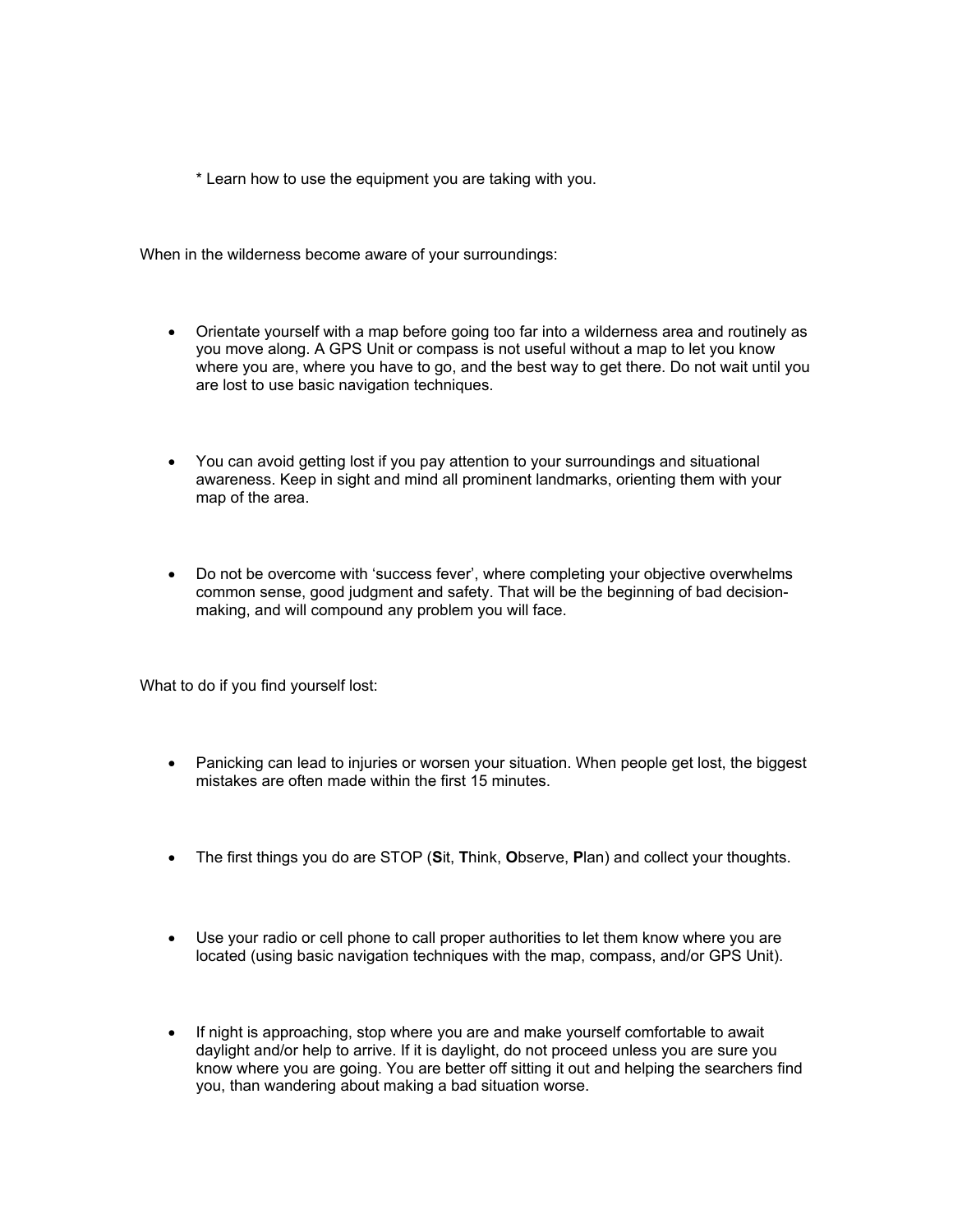It is easy not getting lost. All it takes is some pre-planning and basic navigation techniques every time you go out into a wilderness area.

**MISSION READY** 

## **Status Codes for Emergency Communications- 'Sierra Codes'**

(This particular procedure can trace its lineage back to Texas where it was referred to as 'Tango Codes' many years ago, and it still may be in use. The current procedure comes out of the Nebraska Wing, where it has been modified over the years and is called the 'Sierra Codes'.)

'Sierra Codes' are used to establish a simple status code list to aid an on-site coordinator in relaying sensitive information back to mission base. Sierra Codes will be used in any situation onsite, where vital and sensitive information must be sent back to an operations center over an unsecured radio frequency. The decision for use of the Sierra Codes will be made to convey information such as: location of the site, condition of the victims, and situations requiring assistance. The use of these codes is meant only to assist authorities in maintaining a safe and secure situation, limiting the potential of interference from non-essential personnel. Sierra Codes are to be used to protect the rights of the victims and their families, and should be used only as a last resort for sensitive information that is requested by incident command staff. The use of these codes should never be used as a substitute for good radio operator technique.

It is recommended that copies of these codes be maintained with every air, mobile, or fixed based station involved in mission activity.

| Sierra Code          | <b>Reported Condition</b>                                         |
|----------------------|-------------------------------------------------------------------|
| $\blacksquare$<br>01 | The site has been located, the position/coordinates are to follow |
| 02                   | All victims have been located                                     |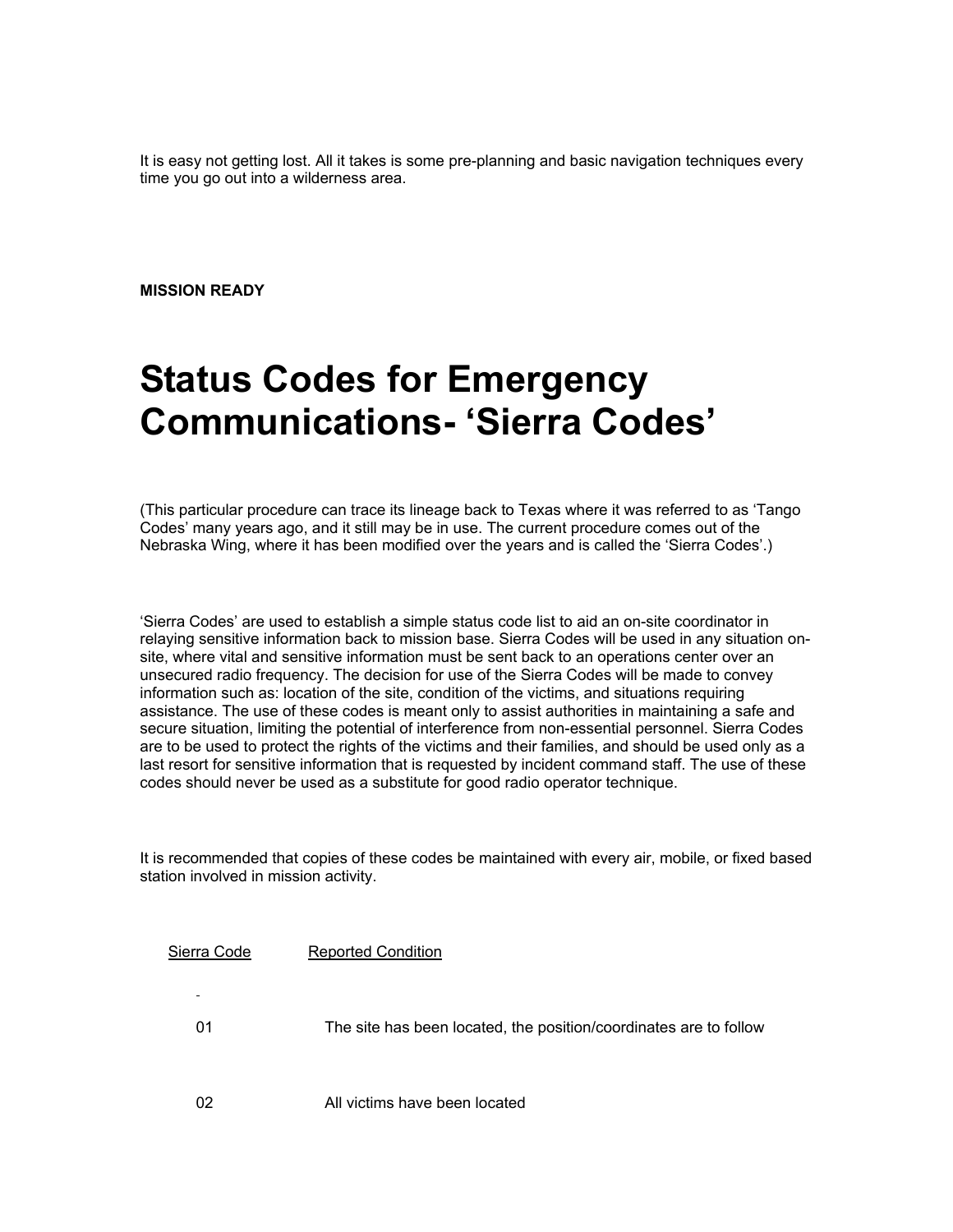| 03 | Some victims have been located, we are proceeding to locate the<br>others                           |
|----|-----------------------------------------------------------------------------------------------------|
| 04 | Victims have left the site, we are proceeding to locate them                                        |
| 05 | Condition of the victims: no injuries to minor injuries, we request<br>immediate medical assistance |
| 06 | Condition of the victims: minor to moderate injuries, we request<br>immediate medivac support       |
| 07 | Condition of the victims: moderate to major injuries, we request<br>immediate medivac support       |
| 08 | Condition of the victims: victims have expired/there appears to be no<br>survivors                  |
| 09 | We have a hazardous materials situation and require immediate<br>assistance                         |

Example: The site has been located with all victims are accounted for; one victim is dead, two victims are critical and need immediate medical care.

### **Sierra 01, 02, 07, 08**

Editor's Comment: As in all procedures presented in this section, the above represents a point of view as a 'best practice' of many good practices. It is up to the reader to determine if the procedure should or should not be used in their operations. At the very least, an inexperienced crew and/or team can benefit from trying them out.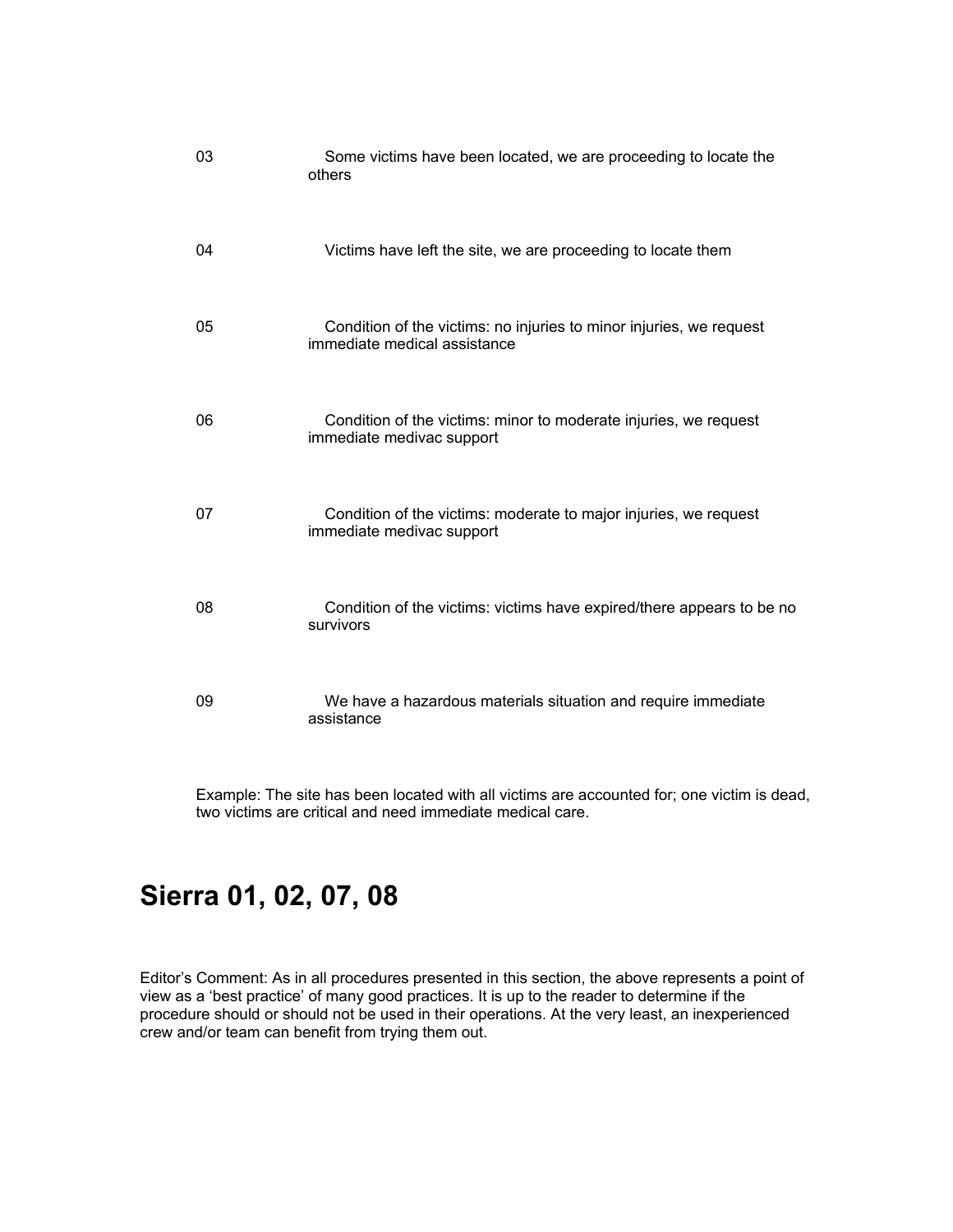# **Managing the Team Training Cycle**

The assignment of an Emergency Services Training Officer is a high priority of a Commander of any unit, at any level or echelon of command. If the Commander assumes a responsible role in training management, the assigned ES Training Officer must truly manage the training cycle with a structured training program.

How do you structure a training program to meet the needs of the United States Air Force Auxiliary? The key is to look at the potential missions that the unit will face, and then build everything to focus on the potential missions. Just saying we are focused on a 'mission' with periodic training sessions, is not managing the program. There are key questions that are involved in a well-managed training program:

- What are the training objectives?
- What must we cover during the training cycle?
- Is there a clear vision of what is expected of the individual, the unit, and leaders?
- How will we conduct the training?
- What resources will we need to complete training?
- How much time will be required to complete the training cycle?
- Where do we get or how will we develop training standards of performance?
- What must the individual, unit or combined force do to be successful in a mission?
- What are the critical tasks the individual, unit or combined force must accomplish?

As you can see, managing a training program is much more involved than setting aside time on a specified date to conduct training. If you look at combined-forces operations, the foundation of the operation is the small unit and how well it performs the tasks assigned to them from mission planning staff. Training for an emergency services operation requires preparation, and all too often we lose sight of how much time, effort, and resources it takes to do so. If we put the correct system in place, we can better use our time and conduct meaningful training. Above all else, our emergency services personnel need and want pertinent, mental challenges that will support their desire to serve. If we provide unimaginative and boring training, we will lose the members and our focus on the mission. Our training program needs to look and feel like we are preparing for the next mission before us. The Emergency Services Training Officer needs to be able to visualize what the missions will be like, and translate that into simple and effective training programs.

### **The Unit Training Cycle**

The first thing the Emergency Services Training Officer must do is to set the roles of the Leaders, the Instructors, the Cadre of Trained Personnel, and the Trainees.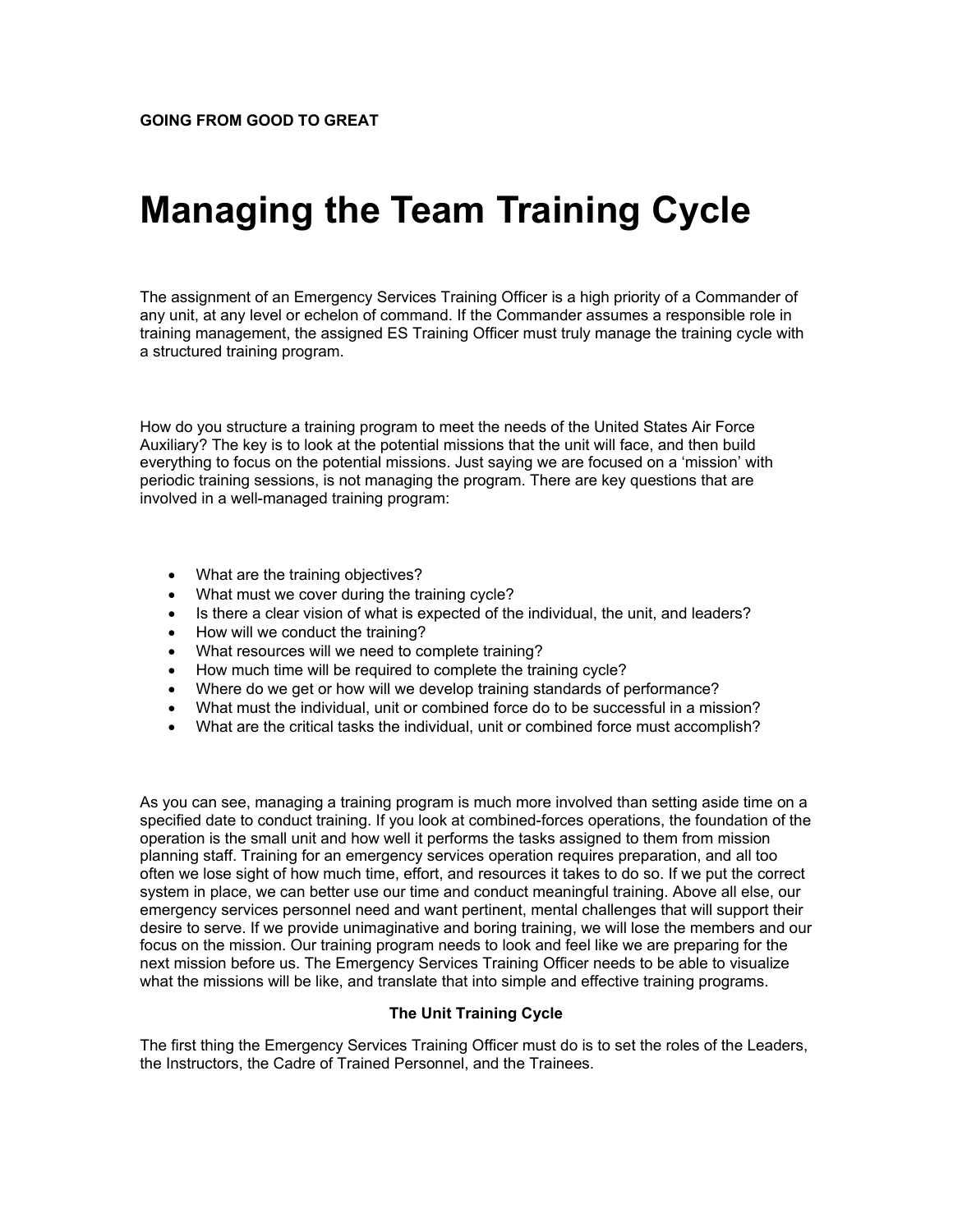- The role of the Leader is to facilitate the training program to assure that the training supports the tactical role of the Unit in support of the strategic plan of action for the Wing
- The role of the Instructors is to teach the most comprehensive and up-to-date information possible in support of tactical operations and the unit training objectives
- The role of the Trained Cadre is to act as team leaders for the training program, applying their experience in helping the trainees comprehend the information from the instructors
- The role of the Trainees is to learn, comprehend, and demonstrate competence for all the information they are taught in support of tactical operations

### **The Training Element**

A member joining the unit (senior of cadet) must first be assigned to a 'Training Element'. While in this element, the member must learn the basics in preparation for joining an 'Operational Team' within the Unit. They will remain within the 'Training Team' until they can demonstrate competence with the basic elements and tasking. Once they have demonstrated competence in the basics of the training, as well as taking and passing the CAPT 116 Tests (Part I and II), the trainee will be assigned to an 'Operational Team' for unit training and mission operations.

The 'Training Element' will cover the following basics before they can take and pass the CAPT 116 Emergency Services Tests (Part 1 and II):

- $\triangleright$  Basic Communications (preferably earning their CAPF 76 Card for Communications)
- ¾ Basic Navigation Techniques (map, compass, GPS, plotting)
- $\triangleright$  Basic Electronic Detection Techniques (air, ground, mobile, dismounted, airport)
- ¾ Basic Incident Command System structure and implementation
- $\triangleright$  Introduction to Disaster Relief
- ¾ Information required for the CAPF 101 Card for General Emergency Services

### **Operational Teams**

The 'Operational Teams' will each be assigned an experienced member (trained cadre) who will act as the Team Leader. This team leader will ensure that the team members are comprehending the unit training and how it applies to the tactical plan of action. Each Team Leader should not have more than 3-4 trainees. Ideally this team is training together and would be working together during an assigned mission.

Following a yearly training cycle, the Team Leaders become Instructors, and the experienced trainees become Team Leaders or Assistant Team Leaders assigned new trainees that must complete the training cycle. The most experienced member becomes the Leader and Instructor of the 'Training Element'.

The 'Unit Training will consist of the training the unit will apply to tactical operations following graduation from the 'Training Element'. The graduated trainee will join the unit and participate in whatever training cycle the unit is currently on.

It is understood that there is considerable training that must be conducted within a Unit that is not related to emergency services. So, if we can assume that one meeting per month could be dedicated to emergency services, the following cycle is recommended: \*

| January  | Mission Operation Procedures and Application of the Incident Command System |
|----------|-----------------------------------------------------------------------------|
| February | First Aid/Medical Response Training                                         |
| March    | Adverse Weather (Tornadoes, Heavy Rains and Floods) and Disaster Relief     |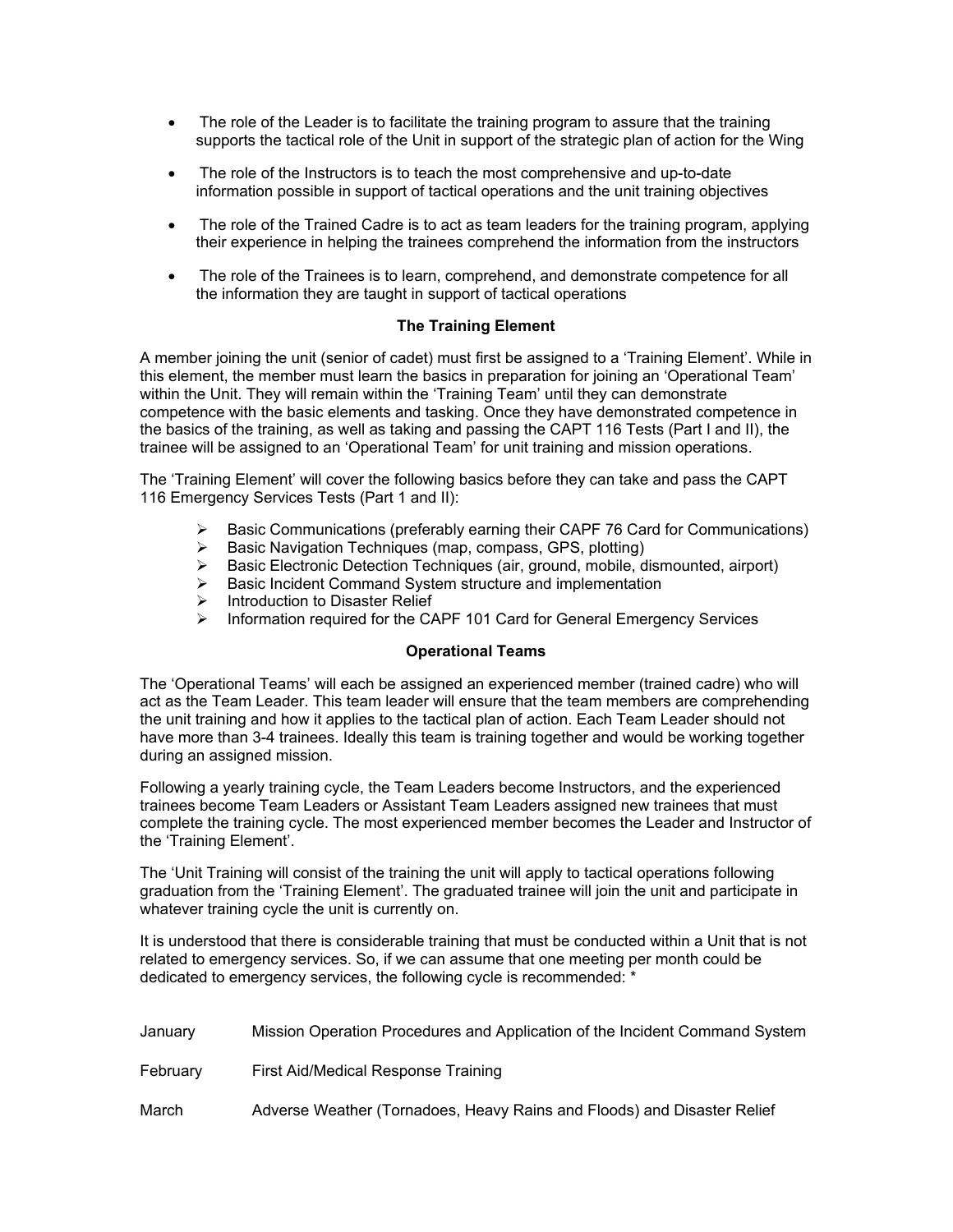| April     | Navigation Techniques and Air to Ground Navigation/Coordination |
|-----------|-----------------------------------------------------------------|
| May       | Missing Person Search                                           |
| June      | Observation, Scanning, and Reconnaissance Techniques            |
| July      | On-Scene and Consequence Management Procedures                  |
| August    | <b>Survival Techniques</b>                                      |
| September | <b>Electronic Direction Finding</b>                             |
| October   | Situational Awareness and Critical Incident Stress              |
| November  | Search Patterns and Techniques                                  |
| December  | Tactical Communications and Proper Use of the Radio             |

\* The unit that can only dedicate one hour a month for emergency services training will be lacking in preparation with the knowledge that is required for real mission activity.

As you can see from the above, this can apply to any unit involved in emergency services, and is not specific for air or ground operations, or specific to cadet, senior, or composite squadrons. The scope of training should be left up to the Training Officer, as long as it is consistent, well established, and covers the mission potential.

### **Unit Training Files**

To accomplish the above training, each training subject (month) should have its own training file. The file should contain the course training outline/information; including handouts, and power point slides for presentation. This file should be pulled the month before the scheduled presentation and assigned to a qualified instructor. The instructor will have a month to prepare and update the information. It is also recommended that the assigned instructor also have an assistant instructor, whom is in need of instructor experience to co-teach the subject matter on the selected date for the presentation. These files can also be updated throughout the year as needed.

### **In-field Training Opportunities**

To apply the classroom training, it is recommended that the Unit conduct an 'in-field' training exercise about every six weeks to promote team unity and understanding of how the training applies to the tactical plan of action. An 'exercise design team' should be established consisting of the Training Officer, Instructors, and Team Leaders. This 'exercise design team' will set a date, time, and place for a small-scale operational exercise using the information learned in the classroom. This in-field training should be as realistic as possible to the potential missions the Wing could face during the year.

### **Combined Force Operations**

Several times a year, the Wing will sponsor a combined force operational scenario, to involve mission planning, as well as air, ground, and tactical communications exercises. If the Wing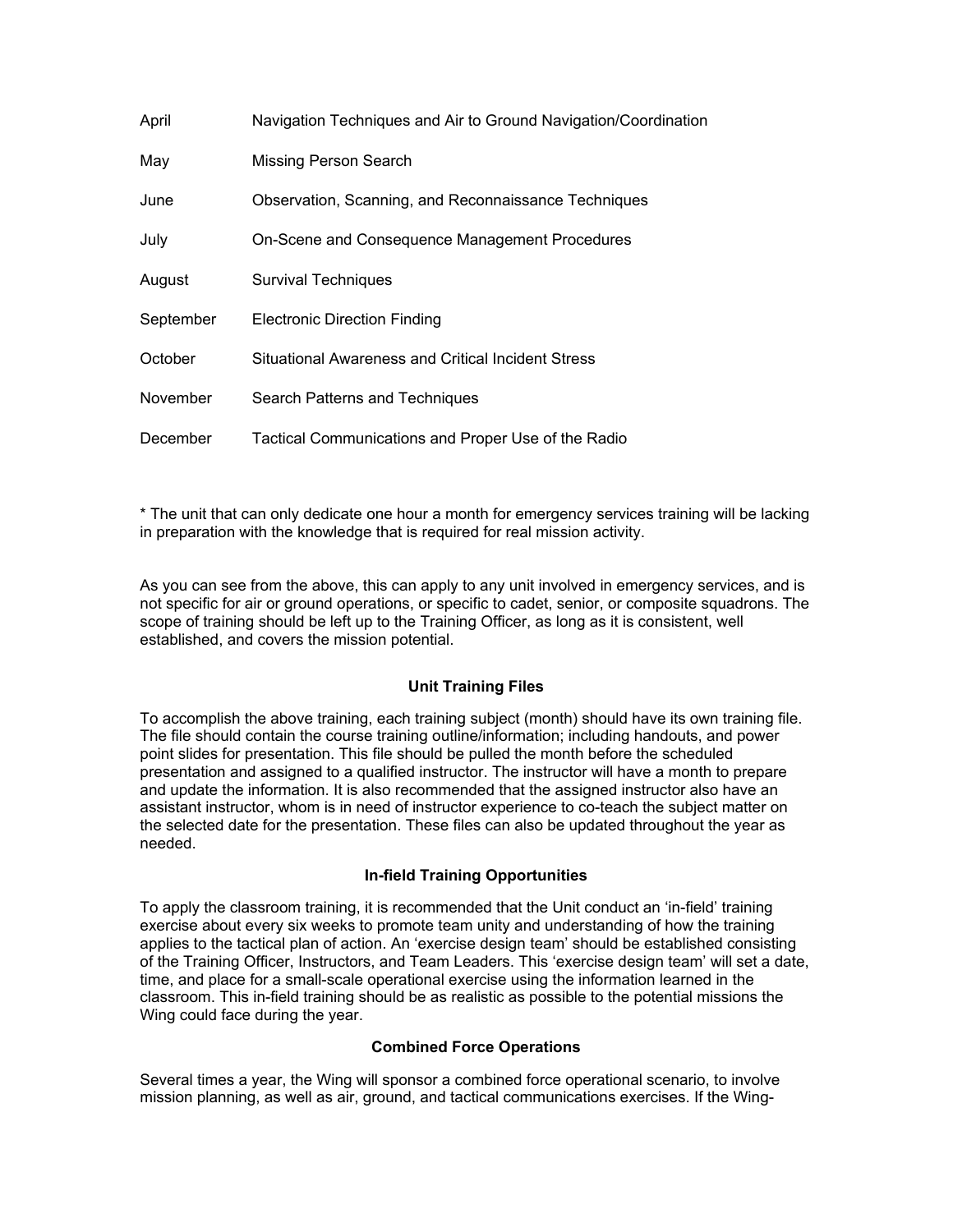sponsored activities are too few and far between, it may be important to conduct supplemental activity with other Units who feel the need to go from good to great in their training.

If we do not effectively manage our training opportunities to prepare us for our missions, we will be destined to make mistakes or at best reach mediocrity in operations. Mistakes in operations or being unprepared for the reality of our missions can have a profound effect on our mission objective. That could mean putting a victim's life or the lives of an entire crew at risk. That could mean not being prepared for the aftermath of a devastating tornado and our ability to help those who need our services. Think of those times when you anticipated finding that ELT and were skunked because 'something went wrong' or 'something did not work right' or (fill in the excuse). Could those things have been prevented or anticipated by a better managed training program? A well developed, consistent, and managed emergency services training program can prevent many of the problems we face in the reality of mission operations.

### **DID YOU KNOW?**

#### **Tornadoes**

A tornado is a rotating column of air that has the potential to destroy buildings, blow houses off their foundations, toss large vehicles into the air, and lift railroad cars from their tracks. Annually, the United States has the highest number of tornadoes in the world, averaging about 800 per year. Tornadoes can occur in all fifty states, however the midwest stretching from the Texas Gulf to the South Dakota/Canadian Border is known as "tornado alley" where most of the tornadoes in the US occur. The second highest concentration of tornadoes in the US is along the Gulf Coast stretching from Florida to Texas. This is called "Dixie Alley". Tornadoes in the US can occur during any month of the calendar year, but are more prominent during the months of March through September. The conditions are most favorable when the warm, moist Gulf air sweeps into the midwest states and meets the cooler dry air sweeping down from Canada, or over the US mountains from the northwest. The wind speeds from a tornado range from 75 to 300 miles per hour. The forward velocity of a tornado can reach speeds of almost 70 miles per hour. Most large, damaging tornadoes are associated with a thunderstorm known as a "supercell". These large storms are long-lived, reaching 6 to 10 miles in diameter, traveling over several hundreds of miles in distance, with the potential to spawn several tornadoes as it gathers in more moisture. There can be updrafts and downdrafts of air that exceed 100 miles per hour inside these "supercells".

### **CHECK IT OUT!**

If you are interested in learning more about 'Team Building', I encourage you to check out this web site for a self-test evaluation to determine your 'Team Building Style'. It is an excellent and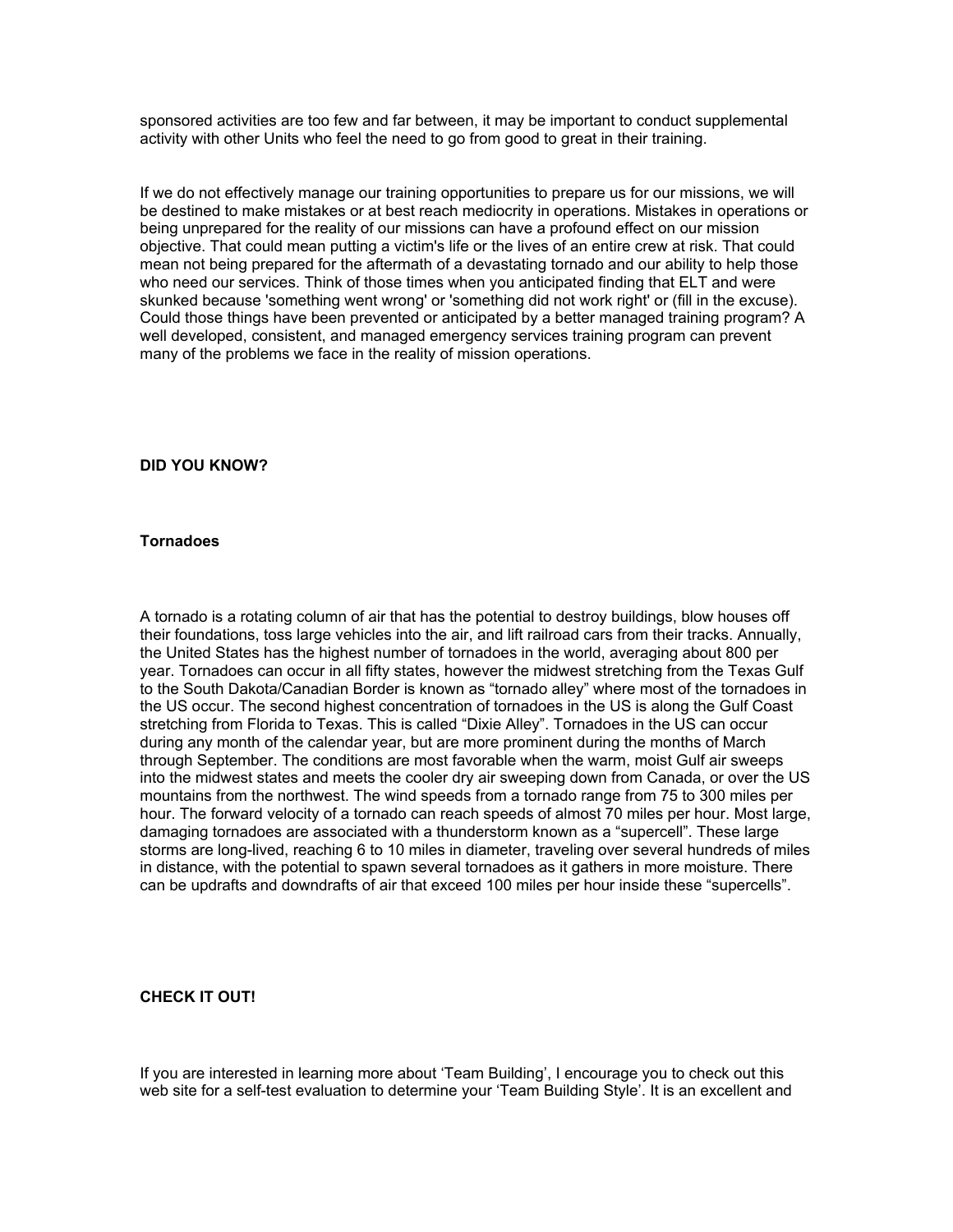quick test taken on the Internet. Following this self-test, you will get an evaluation of your style onscreen and your needs to adjust for followers.

<http://www.onlinewbc.gov/Docs/manage/team.html>

Self-test for determining 'Team Building Style'

### **Words of Wisdom- Coffee Cup Advice from the Military Pros**

Assumption is the mother of all screw-ups.

Anyone can get lucky once, but do not count on it a second time.

Never leave base with a problem. Start the mission with all your equipment ready and your team prepared to win.

The coffee tastes best when the water is collected upstream from where the horses are drinking. (from an old U.S. Cavalry saying)

**FAMOUS QUOTES** 

If you want to know how to take the hill, ask the soldiers that are going to have to do it. (President A. Lincoln)

## **SUBMISSIONS**